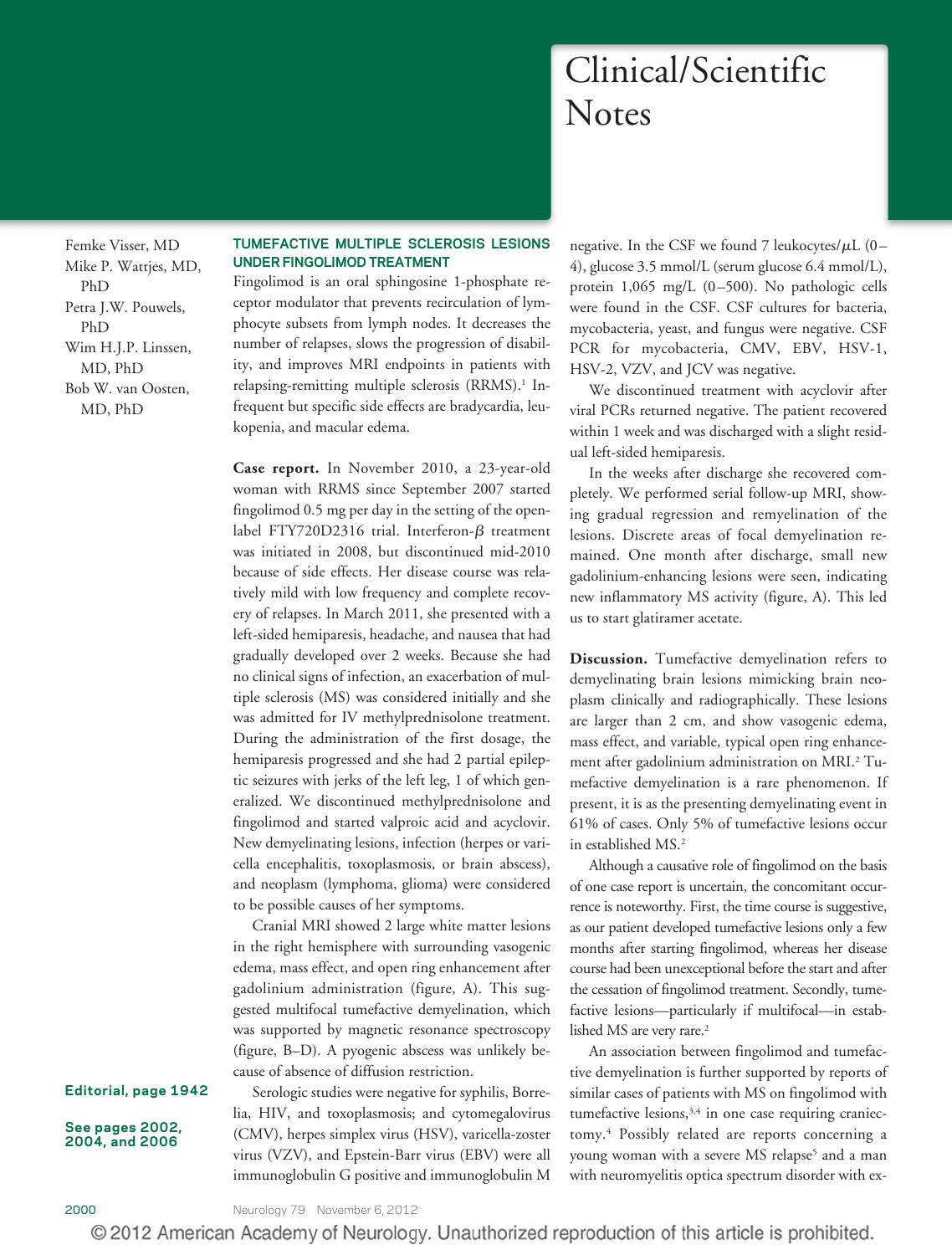

(A) Axial T2 (top row) and gadolinium-enhanced T1-weighted MRI (bottom row) illustrate the lesion evolution at baseline (February 22, 2008), at the time of the admission to our hospital (March 15, 2011), and during follow-up (March 29, 2011, May 24, 2011). On March 15, 2011, the patient presented with multifocal tumefactive lesions in both hemispheres particularly on the right side. One part of the lesion showed a necrotic and cystic appearance on the T2-weighted images (closed head arrows) and other parts showed signs of active demyelination with disruption of the blood–brain barrier leading to contrast enhancement (open head arrows). After cessation of immune-modulating treatment, the volume of the demyelinating areas decreased, suggesting remyelination, and the contrast enhancement disappeared (see MRI of March 29, 2011). However, during follow-up new multiple sclerosis lesions with active inflammation in terms of contrast enhancement occurred (closed head arrows in the MRI of May 24, 2011). (B) Quantitative chemical shift imaging (CSI) was performed with PRESS localization (repetition time/echo time 3,000/30 msec), as indicated with large white volume of interest. (C) Top row: longitudinal spectra from voxel 1 in the cystic/necrotic area. The initial spectrum (March 15, 2011) shows an almost complete absence of all metabolites except choline-containing compounds (Cho) due to membrane degradation. It also shows a huge elevation of lactate (Lac) due to inflammatory components, and of lipids (Lip) consistent with the presence of macrophages. Over time (March 29, 2011, and May 24, 2011), NAA slightly improves but remains low, due to neuro-axonal loss or damage, whereas creatine (Cr), myo-inositol (Ins), and Cho strongly increase due to glial proliferation. Lac has diminished, but Lip remains very prominent. Bottom row: longitudinal spectra from the surrounding border (voxel 2) are initially characterized by a reduced concentration of all metabolites, probably due to the diluting effect of edema, and the presence of Lac. Over time, the spectra almost normalize, although NAA remains slightly reduced and some lipid signals remain visible. (D) Metabolite concentrations (in mmol/L) corresponding to these spectra were quantified with LCModel, and compared to concentrations in contralateral white matter (WM).

© 2012 American Academy of Neurology. Unauthorized reproduction of this article is prohibited.